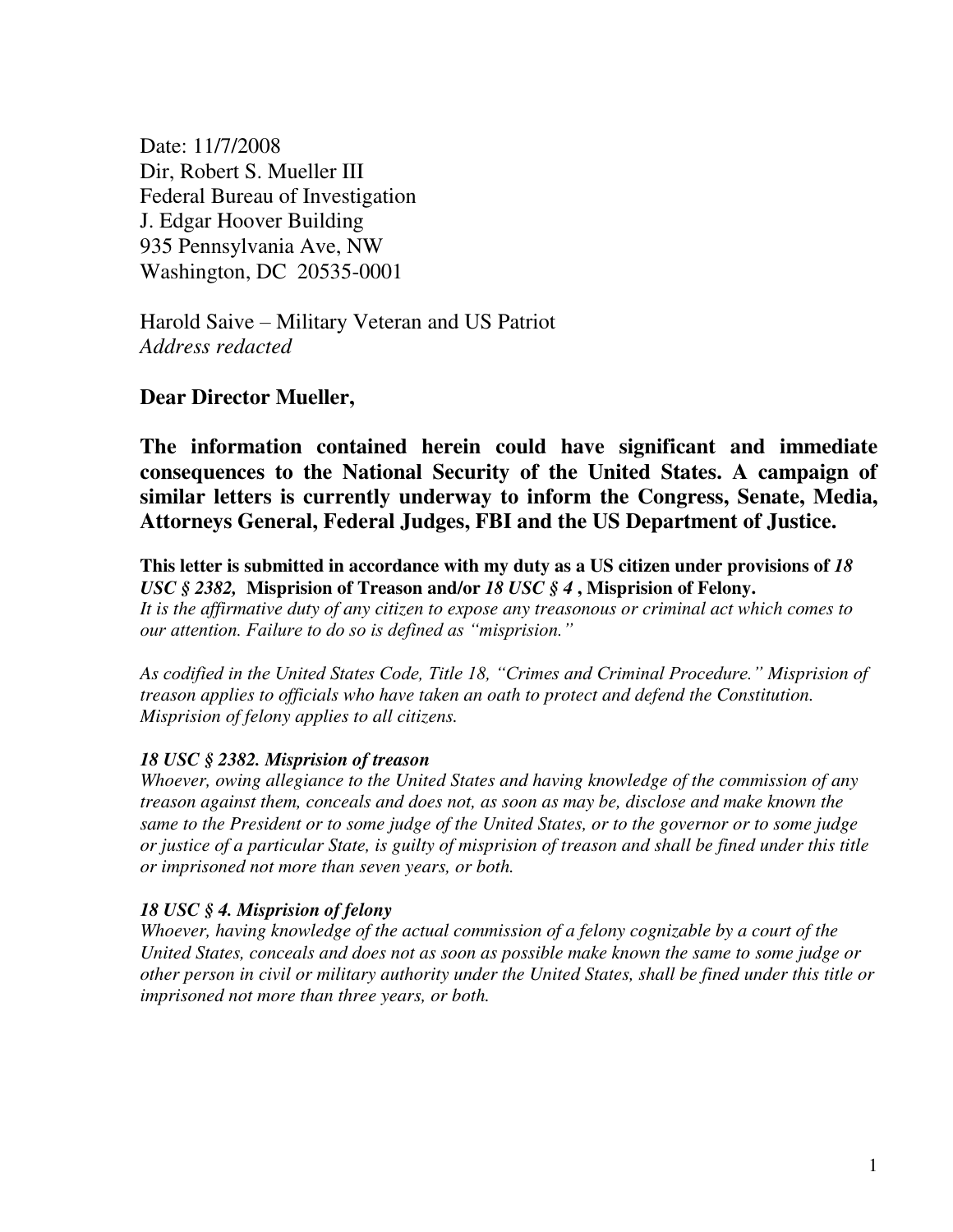I recently viewed a lecture presented by Architect, Richard Gage – founder of Architects and Engineers for 9/11 Truth. (AE911Truth.org). The lecture: **9/11: Blueprint for Truth,** is available for online viewing at: <https://youtu.be/OQgVCj7q49o>

Richard Gage is a practicing architect in California and with 20 years of experience with recent projects designing large steel-frame buildings. He has organized over 500 building professionals, architects and engineers to petition congress for a new investigation of the terror attacks of 9/11/2001.

After some initial skepticism, I found AE911Truth not to be an organization of conspiracy theorists but rather a group of over 500 architects and engineers and nearly 2,700 associate supporters risking their professional livelihood as American patriots to bring the **"***inconvenient truth"* that three (3) World Trade Center buildings were deliberately demolished by controlled demolition on 9/11/2001.

After viewing the lecture I became very disturbed that *in seven years* the overwhelming evidence of controlled demolition has not yet succeeded to convene a Grand Jury to assess the need for a criminal investigation.

I recall long ago when President Bush promised a full investigation of 9/11, but today we still have no trial with sworn witnesses, evidence and testimony conducted in a court of law.

The implication of Gage's conclusions are horrific when I consider 9/11 terror was used as a pretext for the invasion of two countries and the huge loss of civilian lives in the US, Iraq, and Afghanistan. When I discovered that our own FBI admits they have no evidence that Osama Bin Laden was involved with the 9/11 attacks I feel compelled to bring my discovery to the attention to every member of congress, senate and sitting federal judge that I possibly can.

In his presentation, Gage employs the scientific method to test the theory of controlled demolition vs. the government's finding (NIST) that fire was responsible for the collapses of three World Trade Center (WTC) buildings, WTC1, WTC2 and WTC7.

Hard evidence exists in the USGS aerial survey that recorded surface temperatures between 1,160 and 1,377 Deg. F. were measured for five weeks following 9/11/2001. Workers at the sites witnessed molten steel at all three building sites confirming the underground temperatures exceeded the melting point of steel, or 2,750 deg. F. The hypothesis with the best probability to fit these finding is that controlled demolition with incendiaries like thermite was the cause.

#### **I now share the following conclusions with Richard Gage and more than 500 Architects and Engineers subscribed to his group of Architects and Engineers and thousands on nonprofessionals subscribed to his group:**

**1)** Richard Gage has proved the hypothesis of controlled demolition beyond any reasonable doubt and that the **government's published conclusions can not possibly be true.**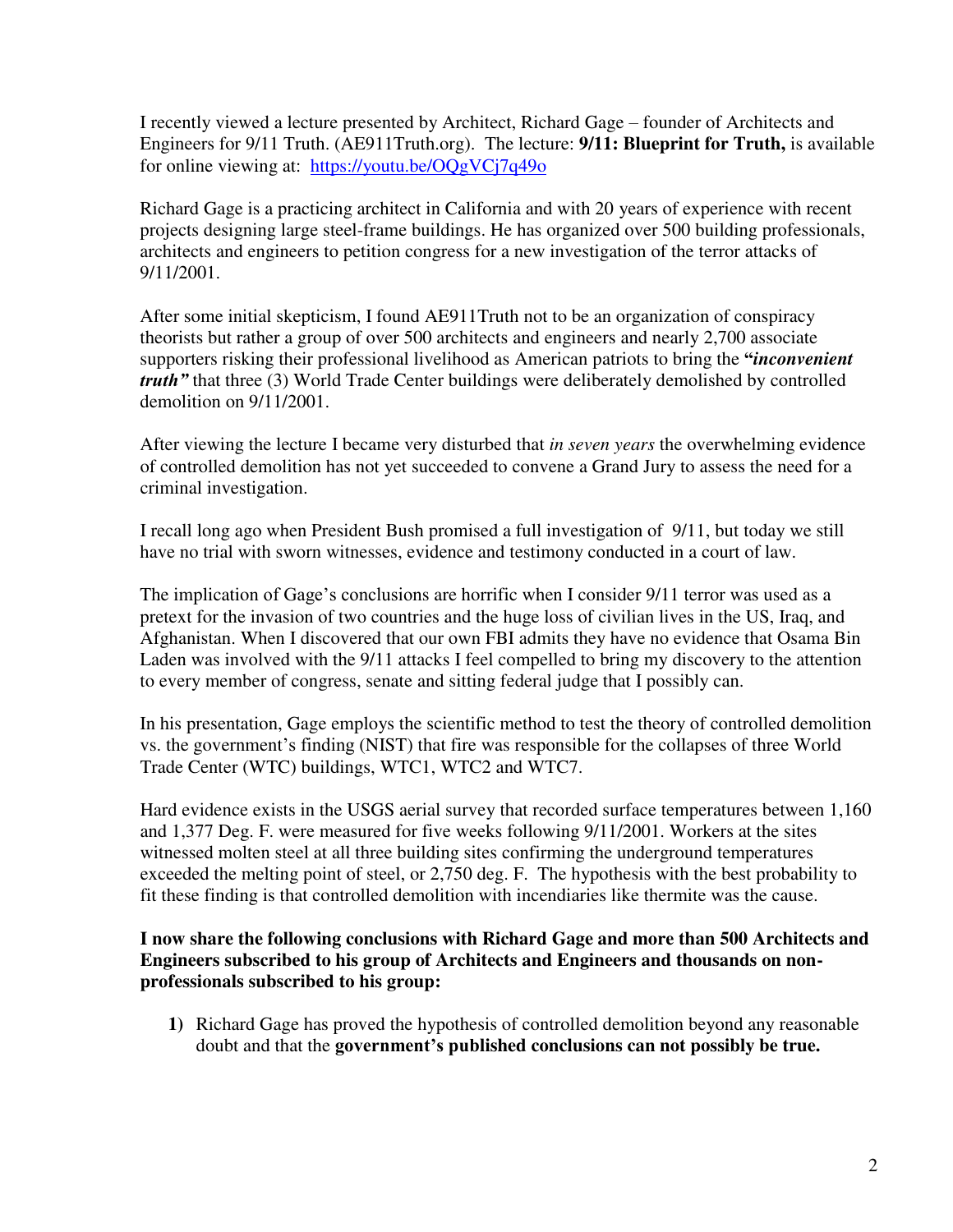Fires could not have burned hot enough to cause the collapse of WTC1,WTC2 or WTC7. Amazingly, the government investigators (NIST) admitted that they never tested the hypothesis for controlled demolition in any scenario. (When will they?)

### **2) Controlled Demolition was responsible for the collapse of all 3 WTC buildings**.

All of the compelling evidence presented by Gage *completely* matches the hypothesis of controlled demolition. Common sense tells me that steel and other metal parts inside jet engines will not melt, even after many hours of burning fuel in the air or on the ground.

**3)** I believe that a reasonable person, presented with all the evidence in a court of law would find that the official government explanation that concludes that fire was the cause of the gravitational speed collapses of all 3 skyscrapers **can not possibly be true.** 

**4)** I viewed the 2006 PBS documentary: "America Rebuilds" to see Larry Silverstein, owner of WTC7, admit that he got a call from the fire chief to suggest that they "pull" (deliberately demolish) WTC7. This is a shocking confession that deserves screaming headlines, yet Silverstein has never been accused of terrorism, nor has he been placed under oath to answer to his own admission as a willing accessory to the deliberate destruction of WTC7. **Just as disturbing is the mainstream media's failure to report this story.** 

**5)** A 2007 Zogby poll revealed that half of New Yorkers believe US leaders had foreknowledge of an impending terror attack and "consciously failed" to act. Two-thirds (66%) of New Yorkers called for a new probe of unanswered questions by Congress or New York's Attorney General.

**Source:** [http://911truth.org/zogby-poll-51-percent-americans-want-congress-probe-bush](http://911truth.org/zogby-poll-51-percent-americans-want-congress-probe-bush-cheney-regarding-911-attacks/)[cheney-regarding-911-attacks/](http://911truth.org/zogby-poll-51-percent-americans-want-congress-probe-bush-cheney-regarding-911-attacks/)

**6)** A 2006 Scripps Howard poll found that one-third of the American public suspects that federal officials assisted in the 9/11 terrorist attacks or took no action to stop them so the United States could go to war in the Middle East.

**Source:** <http://911truth.org/new-poll-a-third-of-u-s-public-believes-911-conspiracy-theory/>

On Sept. 16-17, 2008 a draft bill setting up an independent science and technology investigation into the destruction of World Trade Center buildings 1, 2, and 7 to mandate construction-code changes was presented in Washington D.C. by three **Scholars for 9/11 Truth and Justice** for consideration to eight House members and the director and staff of the House Science and Technology.

The bill proposes a 25-member committee with subpoena power, selected from the national and international community of renown scientists, structural engineers, architects and other technological specialists including those in demolition, advanced weaponry, and 9/11 firstresponders. The proposed legislation was researched and authored by four members of the Scholars for 9/11 Truth organization from Oregon and Maryland.